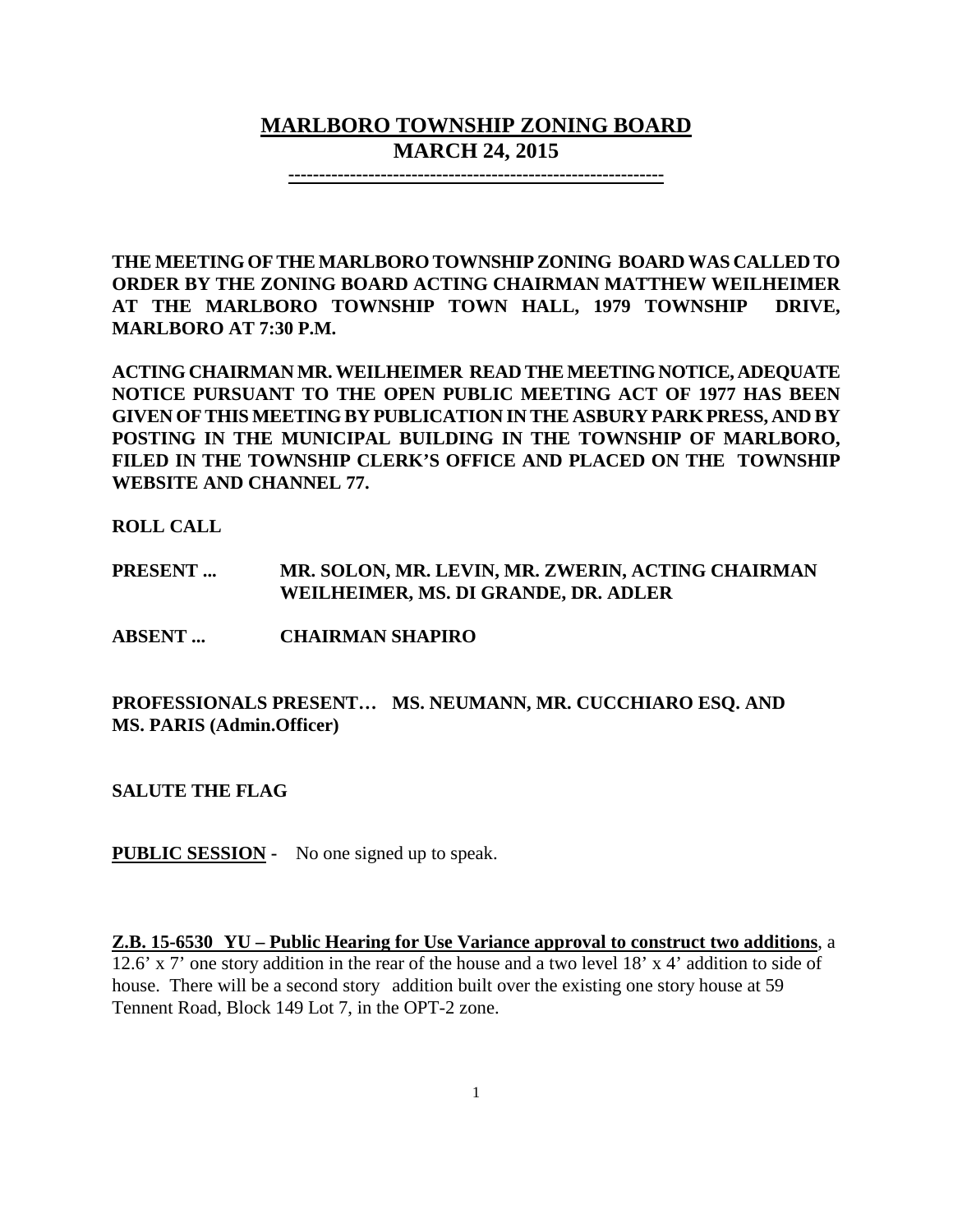#### **Hui Yu- 262 Candlewyck Ct. Morganville** was sworn in.

**Jim Millett of J. Millett Construction – 15 Inner Hill Ln. Aberdeen** was sworn in and gave testimony. Mr. Millett gave a brief description of the project/addition. Mr. Millett stated that they will be adding a second level to the existing dwelling, and construction two additions. A 12'x 7' addition on rear of dwelling as well as adding an interior stairwell to the side of the dwelling. Mr. Ronald Cucchiaro, Esq. (Board Attorney) explained to the board the need for a variance due to the expansion of use. Mr. Millett gave a description of the neighboring properties and the character of the neighborhood. Mr. Millett stated how undersized the dwelling is in comparison to the neighboring homes. With the addition, a master bedroom will be added downstairs and two bedrooms and a full bathroom upstairs. Ms. Laura Neumann had concerns with the parking and asked to verify if two cars will be able to park in the driveway. Mr. Millett answered "yes".

**PUBLIC -** No one from the public spoke.

#### *In workshop*

Offered: Acting Chairman Weilheimer

Second: Mr. Levin

Dr. Adler said he has some concerns with the drainage. As long as that is addressed he is in favor of the application. Ms. DiGrande stated that she is in favor of this application. Mr. Solon thinks that this application will be a improvement to the neighborhood, and is in favor of the application. Mr. Levin stated that he is in favor of this application. Mr. Zwerin is in favor of the application as well. Mr. Weilheimer stated that application was well done, and he is also in favor.

### *Out of Workshop*

Offered: Acting Chairman Weilheimer

Second: Dr. Adler

#### *A motion in the affirmative*

| Offered: | <b>Acting Chairman Weilheimer</b> | Ayes: 6 (Mr. Solon, Mr. Levin, Mr. Zwerin, |
|----------|-----------------------------------|--------------------------------------------|
|          |                                   | Acting Chairman Weilheimer,                |
|          |                                   | Ms. DiGrande, & Dr. Adler).                |
| Second:  |                                   | Nays: $0$                                  |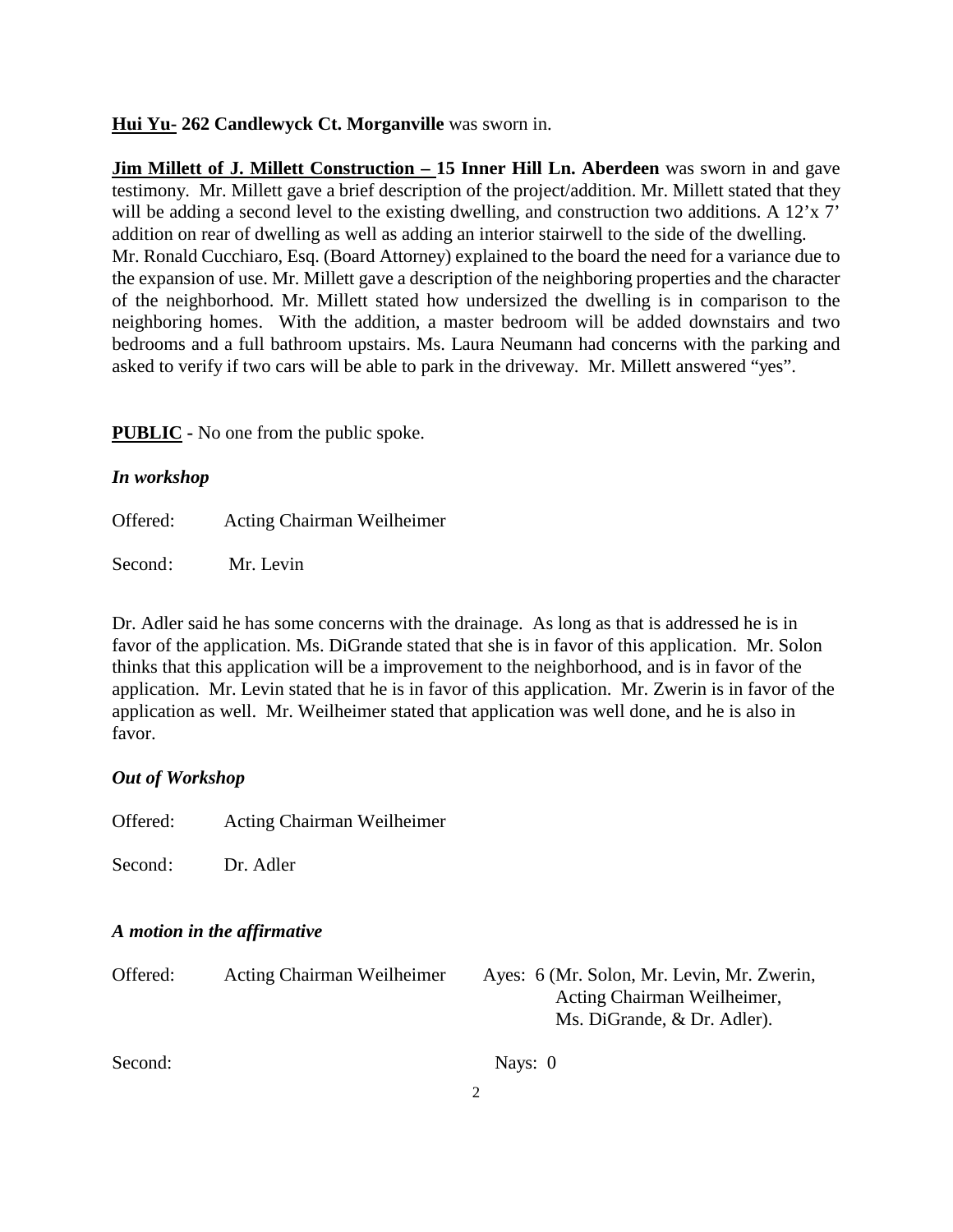## **Z.B. 15-6534 COLLIER SERVICES, INC. – Public Hearing for Use Variance approval for placement and hook-up of five modular temporary classrooms pending construction of a new addition at 160 Conover Road, Block 153 Lot 38, in the LC zone.**

Justin McCarthy Esq. gave a brief description of the property as well as the proposed project.

Eric Wagner (Architect) was sworn in and gave testimony. Mr. Wagner gave a brief description of the property as well as the existing buildings and their use. Mr. Wagner stated that the applicant is in need of additional space to accommodate Collier's Middle School and High School grade children. The applicant is in the planning stage of expansion to the existing buildings, but they are in need of the additional space in the interim. That is the reason for requesting the temporary trailers (TCU). Mr. Solon asked where the addition to the High School will be. Mr. Wagner indicated that the addition will be on the opposite side of the School from the trailers.

Christine Nazzaro-Cafone P.P. (Planner) was sworn in and gave testimony. Ms. Nazzaro-Cafone gave a brief description of the property as well as the proposed project. Ms. Nazzaro-Cafone explained that this application is a beneficial use.

Sister Debbie Drago Executive Director of Education was sworn in and gave testimony. Sister Debbie gave a brief description of Collier Services mission statement. Sister Debbie explained that Collier's services vulnerable children and youth. All of the programs are designed for special needs, emotional special needs, kids that are at risk of being homeless, or are homeless. In the summer, Collier's provides a summer camp for children living in poverty. Sister Debbie stated that Collier's has added services to their program. They now offer occupational therapy, speech therapy, a number of electives (music, digital photography, video production, and art) as well as clubs for the children. The trailers will give more space to accommodate the services that they already offer to the children.

### **PUBLIC –**

**Dennis Coleman – 54 Beacon Hill Rd** has concerns with the school's bus traffic and pedestrian's safety on Beacon Hill Rd.

The board is requesting that the applicant apply for the appropriate building permits within three (3) years of approval of variance, if variance is approved. The applicant will submit a revised plan reflecting the changes to the location of the proposed trailers (TSU).

### *In workshop*

| Offered: | Acting Chairman Weilheimer |
|----------|----------------------------|
| Second:  | Mr. Levin                  |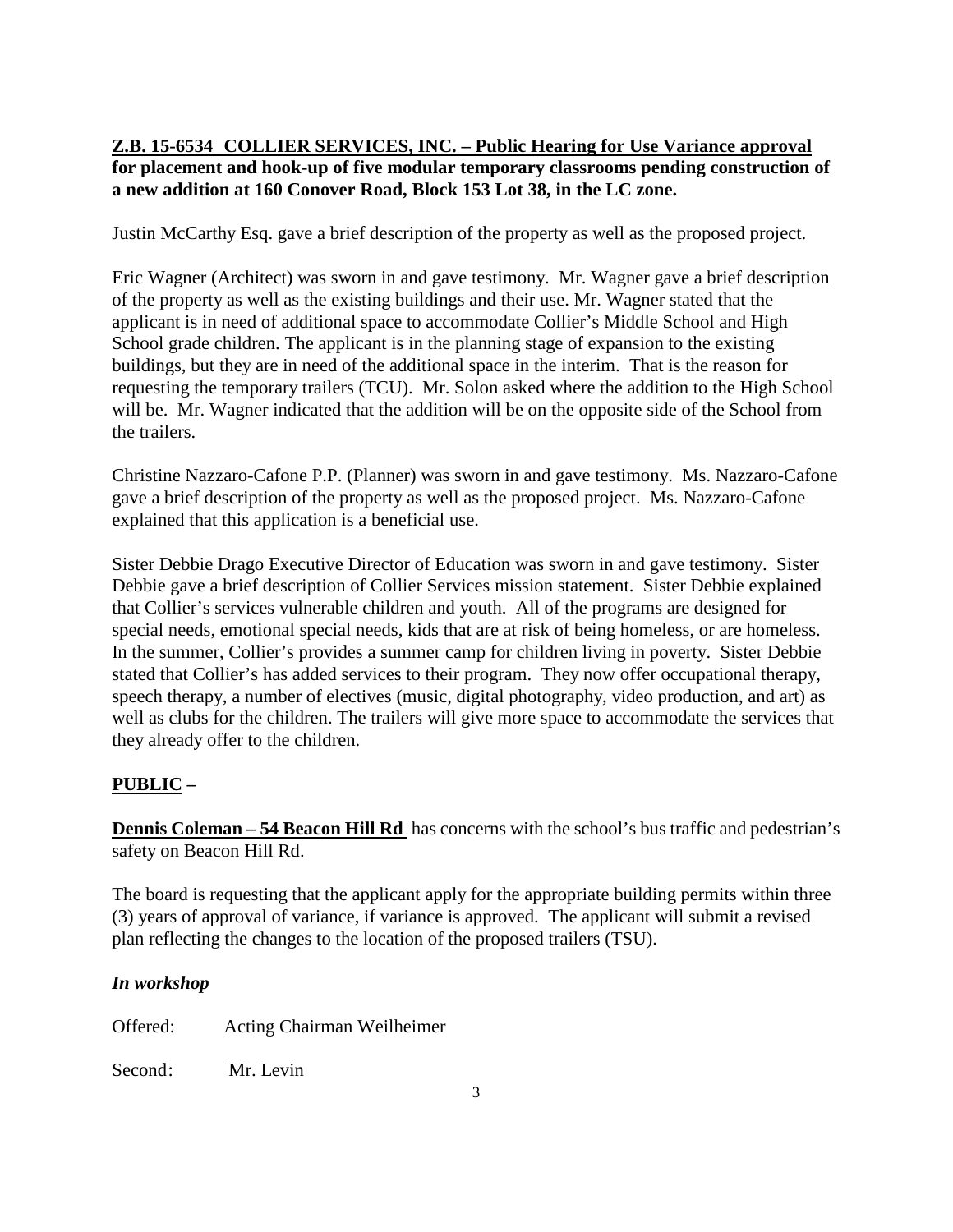Mr. Solon has concerns with the application regarding the fire code and the temporary status of the proposed trailers (TSU). Mr. Levin stated that he is in favor of this application as long as the fire code is met. Mr. Zwerin is in favor of the application, but would like clarification on the fire code. Dr. Adler is in favor of this application. Ms. DiGrande is also in favor of this application. Mr. Weilheimer stated that the professionals did a fantastic job on this application. He feels that the temporary time line should be less than three years. Mr. Weilheimer also has concerns with the fire code, if it can be satisfied, he would be in favor of the application.

#### *Out of Workshop*

| Offered: | <b>Acting Chairman Weilheimer</b> |
|----------|-----------------------------------|
| Second:  | Mr. Levin                         |

John Borden Fire Sub Code Official **-** was sworn in and gave testimony. Mr. Borden's only concern is that the trailer maintains a 20' setback off of the maintenance building. Mr. Borden has no issue with the distance between trailers (TSU), and is in favor of this application.

#### *In workshop*

| Offered: | Acting Chairman Weilheimer |  |
|----------|----------------------------|--|
|          |                            |  |

Second: Dr. Adler

The board is satisfied with the application.

#### *Out of Workshop*

Offered: Acting Chairman Weilheimer

Second: Dr. Adler

#### *A motion in the affirmative*

| Offered: | <b>Acting Chairman Weilheimer</b> | Ayes: 6 (Mr. Solon, Mr. Levin, Mr. Zwerin,<br>Acting Chairman Weilheimer,<br>Ms. DiGrande, & Dr. Adler). |
|----------|-----------------------------------|----------------------------------------------------------------------------------------------------------|
| Second:  |                                   | Nays: $0$                                                                                                |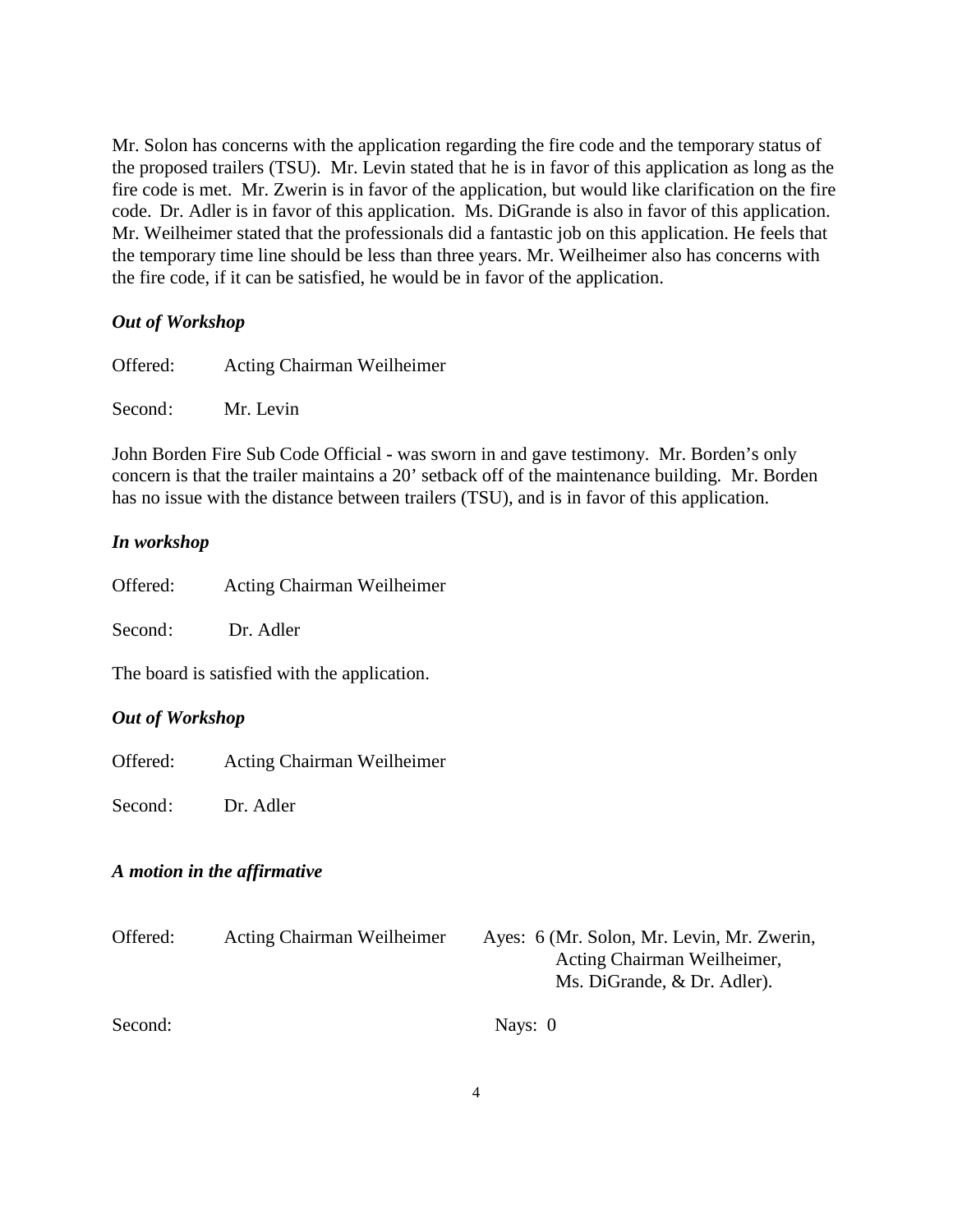# **Z.B. 14-6520 NEW YORK SMSA LP d/b/a VERIZON WIRELESS –Continued Public**

**Hearing for Use Variance approval** to construct 125 foot high monopole with associated equipment shelter, cabinet and 8 foot high chain link fence at 251 Spring Valley Road, Block 172 Lot 14, in the LC zone

Michael Beck Esq. gave a brief description of the property as well as the proposed project.

Davis Stern, Radio Frequency Engineer testified on behalf of the applicant. Mr. Stern stated that the applicant is in the process of upgrading the system to 4G also known as LTE, as well as Voice Over LTE. The applicant is looking to fill in the gaps of service for Verizon Wireless in Marlboro Township. Mr. Beck asked Mr. Stern to explain if it would be possible to lower the Monopole to 100 feet. Mr. Stern showed the board members a comparison between the location of the existing coverage and its gaps, vs the coverage with the additional 125 foot antenna at the proposed site. Mr. Stern stated that they would still have significant gaps if the antenna was 100 feet in height. Dr. Adler asked if the applicant would permit co-location of additional carriers on the antenna. Mr. Stern responded that they can co-locate additional carriers on the monopole. They can accommodate three to four carriers on the monopole. Mr. Solon asked "even without this tower, their would still be coverage in that entire area, correct?" Mr. Stern stated their is less then reliable service to the Verizon Wireless subscribers in this area. Mr. Stern stated that Verizon Wireless is in the process of insuring that all subscribers data base is operating on 4G. Verizon will be incenting subscribers to transition from older technologies to the 4G. Over the next two years, Verizon Wireless will be deactivating the older technologies from their network.

Bill Perry of Select Wireless LLC. testified on behalf of the applicant. Mr. Beck asked Mr. Perry to describe what the process is and his participation. Mr. Perry stated that the carrier supplies his company with an area to locate properties for a cell tower to be installed. They utilize Google Earth to help find a location for their client. They first look to utilize existing structures for the antennas. They will they get approval for the site from the R.F. Engineers, and approach property owners for landlord interest. The final step after procuring a signed lease is to get approval from zoning. Mr. Beck asked Mr. Perry if there were any tall structures that can be utilized by Verizon Wireless in the search area, Mr. Perry stated "no their wasn't." The proposed site was a good candidate for the tower and the property owner was willing to lease the property for the tower.

### **This application is being carried to the meeting of April 28, 2015, without further notice.**

(Transcript available in Zoning Office)